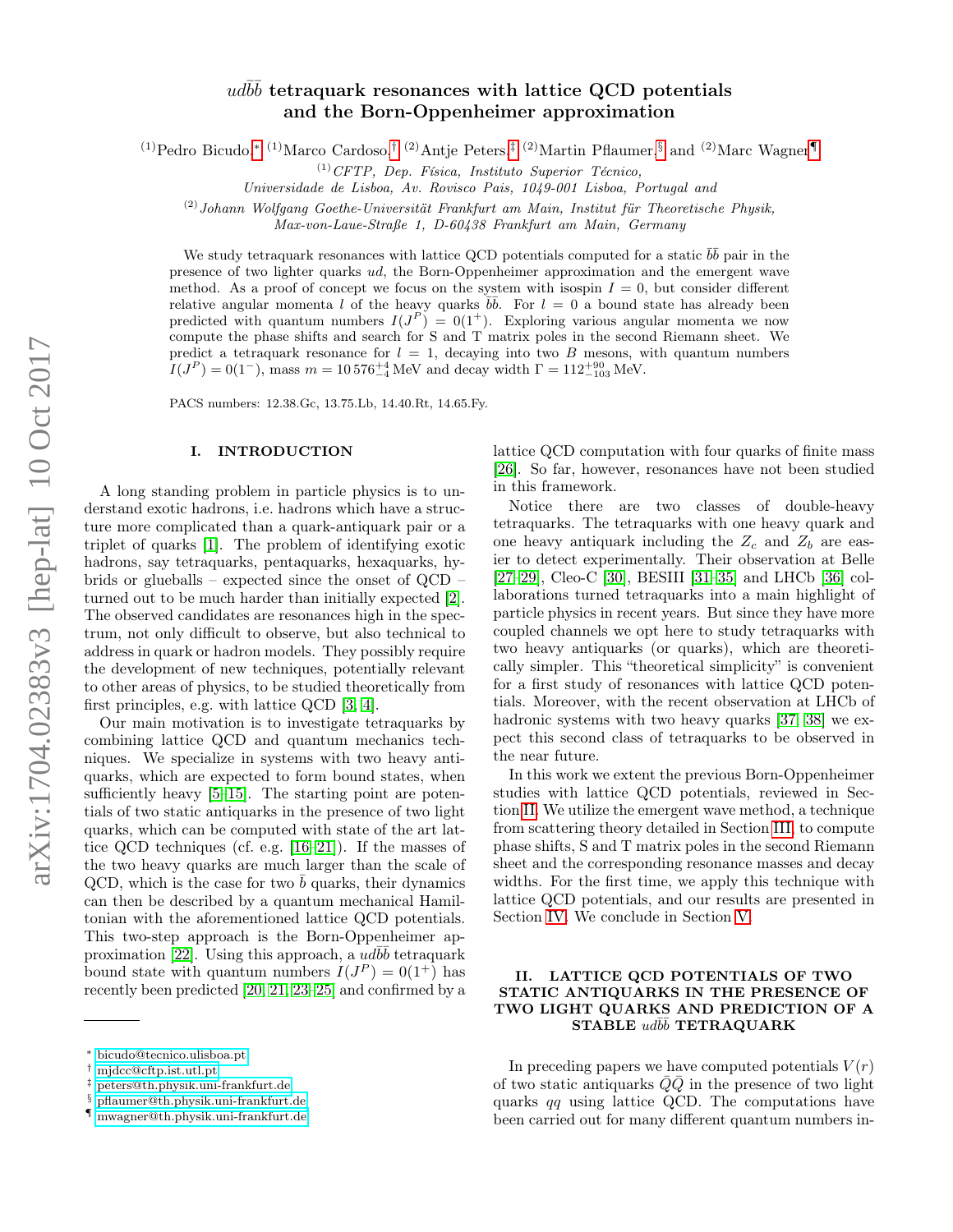cluding light flavor combinations qq with  $q \in \{u, d, s, c\},\$ parity  $P$  and total angular momentum of the light quarks and gluons  $j$  (cf. e.g. [\[21,](#page-5-7) [24\]](#page-5-13)). There are both attractive and repulsive channels. Most promising with respect to the existence of tetraquark bound states or resonances are attractive potentials with light quarks  $q \in \{u, d\},\$ since they are rather wide and deep. There are two such potentials, with quantum numbers  $(I = 0, j = 0)$  and  $(I = 1, j = 1)$ , where I denotes isospin.

We have used creation operators

$$
\mathcal{O}[f, f', \Gamma, \tilde{\Gamma}] = (\mathcal{C}\Gamma)_{AB} (\mathcal{C}\tilde{\Gamma})_{CD} \n= (\bar{Q}_C^a(\mathbf{r}_1)\psi_A^{(f)a}(\mathbf{r}_1)) (\bar{Q}_D^b(\mathbf{r}_2)\psi_B^{(f')b}(\mathbf{r}_2)), \quad (1)
$$

where  $r = |\mathbf{r}_2 - \mathbf{r}_1|$ , a, b denote color and  $A, B, C, D$  spin indices and  $\psi^{(f)}\psi^{(f')} = ud - du$  for  $I = 0$  and  $\psi^{(f)}\psi^{(f')} \in$  $\{uu, ud + du, dd\}$  for  $I = 1$ . For the  $(I = 0, j = 0)$  potential  $\Gamma = (1 + \gamma_0)\gamma_5$ , while for the  $(I = 1, j = 1)$ potential  $\Gamma = (1 + \gamma_0)\gamma_j$   $(j = 1, 2, 3)$ . Since the potentials are independent of the static quark spins, one can choose arbitrarily  $\Gamma \in \{(1-\gamma_0)\gamma_5, (1-\gamma_0)\gamma_i\}$ . As usual in lattice QCD hadron spectroscopy we have extracted the potentials from the asymptotic exponential decay in the temporal separation  $t$  of correlation functions

<span id="page-1-3"></span>
$$
\langle \Omega | \mathcal{O}[f, f', \Gamma, \tilde{\Gamma}]^{\dagger}(t) \mathcal{O}[f, f', \Gamma, \tilde{\Gamma}] (0) | \Omega \rangle . \tag{2}
$$

Example plots for lattice spacing  $a \approx 0.079$  fm and  $u/d$  quark masses corresponding to a pion mass  $m_\pi \approx$ 340 MeV are shown in Fig. [1.](#page-1-0)

Since it is known that the existence of a stable tetraquark as well as its binding energy exhibits a sizable dependence on the light quark mass [\[24\]](#page-5-13), we have performed computations of the potentials for three different  $u/d$  quark masses corresponding to  $m_\pi \in$  ${340 \,\text{MeV}, 480 \,\text{MeV}, 650 \,\text{MeV}}$ . Then we have used these results to extrapolate to the physical  $u/d$  quark mass corresponding to  $m_{\pi} = 140 \text{ MeV}$ . Moreover, we have crudely estimated systematic errors due to the finite lattice spacing  $a \approx 0.079$  fm by performing the computations with two different Wilson twisted mass lattice QCD discretizations. We have found that discretization errors are negligible compared to the current statistical uncertainties (for more details cf. [\[21\]](#page-5-7)). Similarly, effects due to the finite spatial volume of the lattice are expected to be negligible as well.

To search for bound states and resonances we parameterize the potentials by a screened Coulomb potential,

<span id="page-1-2"></span>
$$
V(r) = -\frac{\alpha}{r}e^{-r^2/d^2} + V_0.
$$
 (3)

This ansatz is inspired by one-gluon exchange at small  $\overline{Q}\overline{Q}$  separations r and a screening of the Coulomb potential due to the formation of two  $B$  mesons at large  $r$ , as illustrated in Fig. [2.](#page-1-1) The ansatz, even though phenomenologically motivated, is consistent with our lattice QCD results, which are based on first principles, i.e. a fit of [\(3\)](#page-1-2) to the lattice QCD data yields an acceptable





<span id="page-1-0"></span>Figure 1. (Colour online.) (a)  $(I = 0, j = 0)$  potential. (b)  $(I = 1, j = 1)$  potential.

 $\chi^2/\text{dof} \lesssim 1$ . Vice versa, parameterizing the lattice QCD data by using ansätze different from [\(3\)](#page-1-2) leads e.g. to similar results for masses of tetraquark bound states. The values of the two parameters  $\alpha$  and d as determined in [\[21\]](#page-5-7) are listed in Table [I.](#page-2-1) Clearly, the  $(I = 0, j = 0)$ potential is more attractive than the  $(I = 1, j = 1)$  potential. Note that there is also an uncertainty associated with the lattice spacing,  $a = 0.079(3)$  fm (cf. [\[39\]](#page-6-8)), which is not included in the parameter  $d$  in Table [I.](#page-2-1) We investigate the effect of this uncertainty at the end of our analysis in section [IV.](#page-3-0)



<span id="page-1-1"></span>Figure 2. (Colour online.) (a) At small separations the static antiquarks  $QQ$  interact by perturbative one-gluon exchange. (b) At large separations the light quarks  $q\bar{q}$  screen the interaction and the four quarks form two rather weakly interacting B mesons.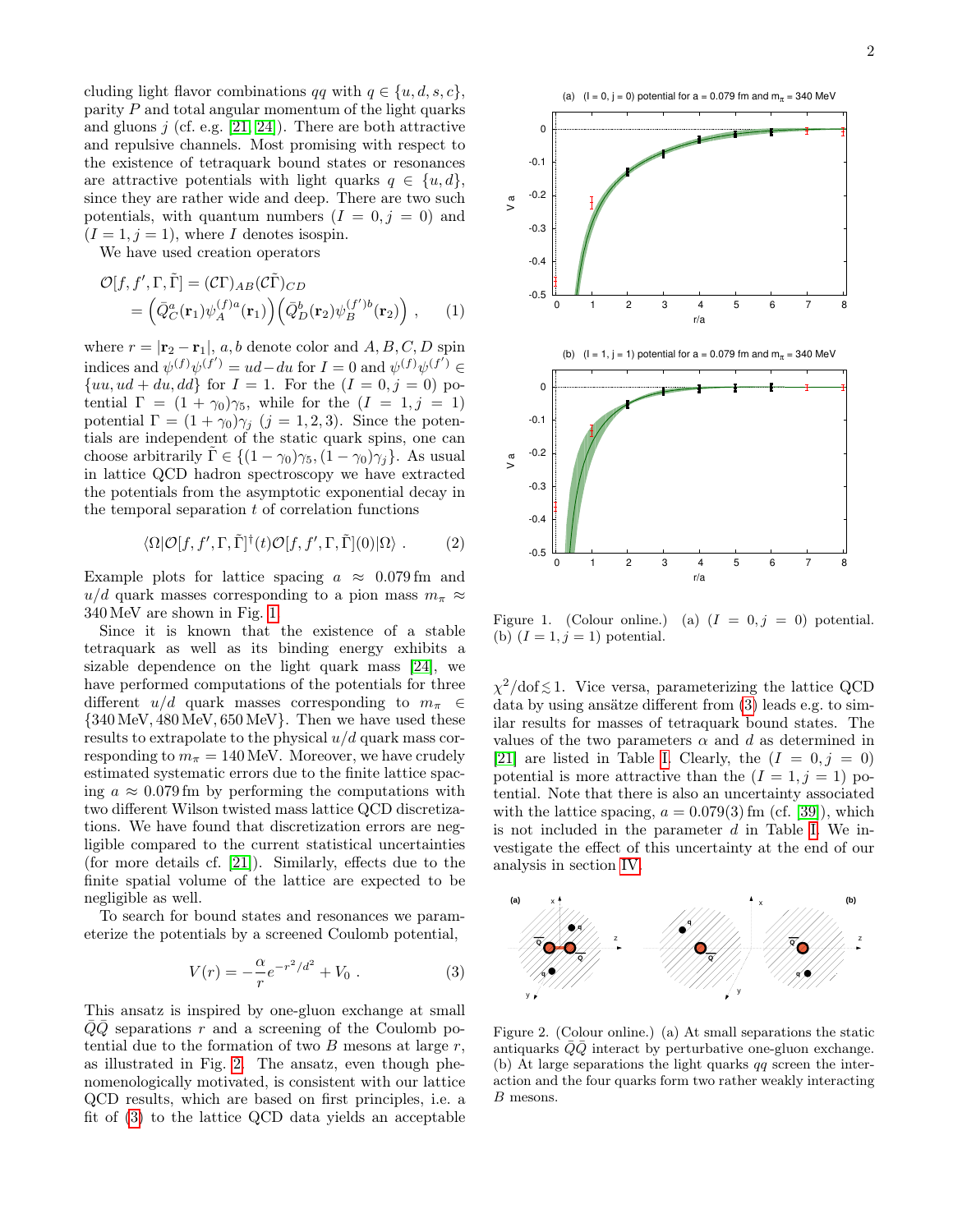|   |   | $\alpha$               | $d$ in fm              |
|---|---|------------------------|------------------------|
| 0 | 0 | $0.34^{+0.03}_{-0.03}$ | $0.45^{+0.12}_{-0.10}$ |
|   |   | $0.29^{+0.05}_{-0.06}$ | $0.16^{+0.05}_{-0.02}$ |

<span id="page-2-1"></span>Table I. Parameters  $\alpha$  and d of the potential of Eq. [\(3\)](#page-1-2) for two static antiquarks  $QQ$ , in the presence of two light quarks qq with quantum numbers I and j, as determined in [\[21\]](#page-5-7).

Finally we have applied the Born-Oppenheimer approximation, where Eq. [\(3\)](#page-1-2) is used as a potential for two heavy antiquarks, i.e.  $\overrightarrow{b\overrightarrow{b}}$ , in the presence of two light quarks ud or for two heavy-light mesons, i.e.  $B^{(*)}B^{(*)}$ . Solving the Schrödinger equation for the  $(I = 0, j = 0)$ potential and angular momentum  $l = 0$  of the two b quarks a bound state has been predicted with binding energy  $90^{+43}_{-36}$ MeV and quantum numbers  $I(J^P) = 0(1^+)$ [\[21\]](#page-5-7).

The use of the Born-Oppenheimer approximation entails a systematic error from quantizing the  $b\bar{b}$  system with the kinetic energy only. The kinetic energy naturally emerges in the next to leading term in a nonrelativistic series expansion. However, the spin dependent terms of the potential are of the same nonrelativistic expansion order of the kinetic energy and so far we have not taken them into account directly. Nevertheless, in Ref. [\[25\]](#page-5-11) the spin effects have been estimated and they have little effect on the binding energy of the tetraquark. Finally, very recent computations in lattice QCD with non-relativistic bottom quarks, which account for both the kinetic and spin effects, confirm our previous results for the binding energy, obtained with the Born-Oppenheimer approximation [\[40\]](#page-6-9). Thus we expect that the use of the Born-Oppenheimer approximation is adequate for our study.

## <span id="page-2-0"></span>III. THE EMERGENT WAVE METHOD

We now summarize the emergent wave method, explained in detail for instance in Ref. [\[2\]](#page-5-1), which is suited to study phase shifts and resonances. Let us consider the same Schrödinger equation utilized in the bound state study,

<span id="page-2-3"></span>
$$
(H_0 + V(r))\Psi = E\Psi . \qquad (4)
$$

The first step is to split the wave function into two parts,

<span id="page-2-2"></span>
$$
\Psi = \Psi_0 + X \t{, \t(5)}
$$

where  $\Psi_0$  is the incident wave, a solution of the free Schrödinger equation,

<span id="page-2-4"></span>
$$
H_0\Psi_0 = E\Psi_0,\t\t(6)
$$

and  $X$  is the emergent wave. Substituting Eq. [\(5\)](#page-2-2) into Eq.  $(4)$  and using Eq.  $(6)$  we obtain

<span id="page-2-8"></span>
$$
(H_0 + V(r) - E)X = -V(r)\Psi_0.
$$
 (7)

For any energy  $E$  we can use this equation to calculate the emergent wave X by providing the corresponding  $\Psi_0$ and fixing the appropriate boundary conditions. From the asymptotic behaviour of  $X$  we then determine the phase shifts, the S matrix and the T matrix.

The problem can be continued to complex energies in a straightforward way and we can, therefore, find the poles of the S matrix and the T matrix in the complex plane. We identify a resonance with a pole, when located in the second Riemann sheet at  $m - i\Gamma/2$ , where m is the mass and  $\Gamma$  is the decay width of the resonance.

#### A. Partial wave decomposition

The Hamiltonian describing the two heavy antiquarks  $b\bar{b}$  at vanishing total momentum, i.e. in the rest frame of the system, is

<span id="page-2-5"></span>
$$
H = H_0 + V(r) = -\frac{\hbar^2}{2\mu} \triangle + V(r)
$$
 (8)

with reduced mass  $\mu = M/2$ , where  $M = 5280 \text{ MeV}$ is the mass of the B meson from the PDG [\[41\]](#page-6-10). For simplicity we omit the additive constant  $2M$  in Eq.  $(8)$ , i.e. all resulting energy eigenvalues are energy differences with respect to  $2M$ . We consider an incident plane wave  $\Psi_0 = e^{i\mathbf{k}\cdot\mathbf{r}}$ , which can be expressed as a sum of spherical waves,

<span id="page-2-6"></span>
$$
\Psi_0 = e^{i\mathbf{k}\cdot\mathbf{r}} = \sum_l (2l+1)i^lj_l(kr)P_l(\hat{\mathbf{k}}\cdot\hat{\mathbf{r}}) ,\qquad(9)
$$

where  $j_l$  are spherical Bessel functions,  $P_l$  are Legendre polynomials and the relation between energy and momentum is  $\hbar k = \sqrt{2\mu E}$ . For a spherically symmetric potential  $V(r)$  as in Eq. [\(3\)](#page-1-2) and an incident wave  $\Psi_0 = e^{i\mathbf{k} \cdot \mathbf{r}}$ the emergent wave  $X$  can also be expanded in terms of Legendre polynomials  $P_l$ ,

<span id="page-2-7"></span>
$$
X = \sum_{l} (2l+1)i^{l} \frac{\chi_{l}(r)}{kr} P_{l}(\hat{\mathbf{k}} \cdot \hat{\mathbf{r}}) . \tag{10}
$$

Inserting Eq.  $(9)$  and Eq.  $(10)$  into Eq.  $(7)$  leads to a set of ordinary differential equations for  $\chi_l$ ,

<span id="page-2-9"></span>
$$
\left(-\frac{\hbar^2}{2\mu}\frac{d^2}{dr^2} + \frac{l(l+1)}{2\mu r^2} + V(r) - E\right)\chi_l(r) =
$$
  
= -V(r)krj\_l(kr) . (11)

# B. Solving the differential equations for the emergent wave

The potentials  $V(r)$ , Eq. [\(3\)](#page-1-2), are exponentially screened, i.e.  $V(r) \approx 0$  for  $r > R$ , where  $R \gg d$ . For large separations  $r \geq R$  the emergent wave is, hence, a superposition of outgoing spherical waves, i.e.

<span id="page-2-10"></span>
$$
\frac{\chi_l(r)}{kr} = i t_l h_l^{(1)}(kr),\tag{12}
$$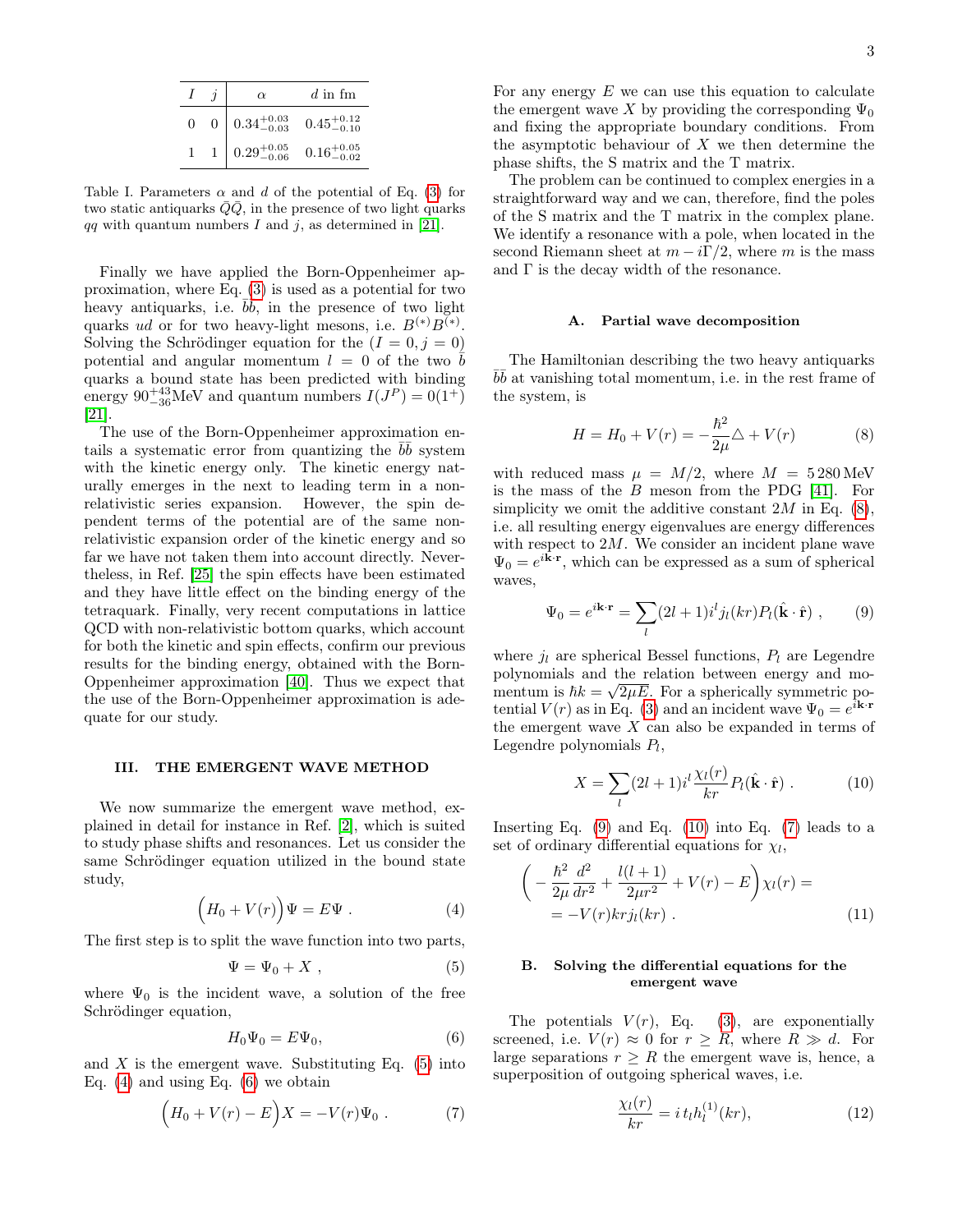

<span id="page-3-2"></span>Figure 3. (Colour online.) Phase shift  $\delta_l$  as a function of the energy E for different angular momenta  $l = 0, 1, 2, 3, 4$  for the  $(I = 0, j = 0)$  potential  $(\alpha = 0.34, d = 0.45$  fm).

where  $h_l^{(1)}$  $\binom{1}{l}$  are the spherical Hankel functions of first kind.

Our aim is now to compute the complex prefactors  $t_l$ , which will eventually lead to the phase shifts. To this end we solve the ordinary differential equation [\(11\)](#page-2-9). The corresponding boundary conditions are the following:

• At 
$$
r = 0
$$
:  $\chi_l(r) \propto r^{l+1}$ .

• For  $r \geq R$ : Eq. [\(12\)](#page-2-10).

Note that the boundary condition for  $r \geq R$  depends on  $t_l$ . For a given value of the energy  $E$  this boundary condition is only fulfilled for a specific corresponding value of  $t_l$ . In other words the boundary condition for  $r \geq R$ fixes  $t_l$  as a function of E.

The numerical solution of the differential Eq. [\(11\)](#page-2-9) is rather straightforward. To check our results and to exclude any numerical artefacts we implemented two different approaches: (1) a fine uniform discretization of the interval  $[0, R]$ , which reduces the differential equation to a large set of linear equations, which can be solved rather efficiently, since the corresponding matrix is tridiagonal; (2) a standard 4-th order Runge-Kutta shooting method.

#### C. Phase shifts and S and T matrix poles

The quantity  $t_l$  is a T matrix eigenvalue (cf. standard textbooks on quantum mechanics and scattering, e.g. [\[42\]](#page-6-11)). From  $t_l$  we can calculate the phase shift  $\delta_l$ and also read off the corresponding S matrix eigenvalue  $s_l$  [\[43\]](#page-6-12),

<span id="page-3-1"></span>
$$
s_l \equiv 1 + 2it_l = e^{2i\delta_l} \ . \tag{13}
$$

Moreover, note that both the S matrix and the T matrix are analytical in the complex plane. They are welldefined for complex energies E. Thus, our numerical method can as well be applied to solve the differential Eq.  $(11)$  for complex E. We find the S and T matrix poles by



<span id="page-3-3"></span>Figure 4. (Colour online.) Phase shift  $\delta_1$  as a function of the energy E for different parameters for the potential. For illustration, we vary parameter  $\alpha$  only while fixing  $d = 0.45$  fm at the value of the  $(I = 0, j = 0)$  potential. Fixing d and varying  $\alpha$  produces comparable results.

scanning the complex plane  $(Re(E), Im(E))$  and applying Newton's method to find the roots of  $1/t_l(E)$ . The poles of the S and the T matrix correspond to complex energies of resonances. Note the resonance poles must be in the second Riemann sheet with a negative imaginary part both for the energy  $E$  and the momentum  $k$ .

# <span id="page-3-0"></span>IV. RESULTS FOR PHASE SHIFTS, S MATRIX AND T MATRIX POLES AND RESONANCES

We first consider the more attractive  $ud\bar{b}\bar{b}$  potential corresponding to isospin  $I = 0$  and light spin  $j = 0$  (cf. Sec. [II\)](#page-0-5). We compute  $t_l$  and via Eq. [\(13\)](#page-3-1) the phase shift  $\delta_l$ for real energy E and angular momenta  $l = 0, 1, 2, \ldots$  A very clear signal for a resonance would be a fast increase of the phase shift  $\delta_l$  as a function of E from 0 to  $\approx \pi$ , almost like a step function. However, we do not find such a pronounced increase (cf. Fig. [3\)](#page-3-2). Thus, we must search more thoroughly for possibly existing resonances.

Starting with angular momentum  $l = 1$  we first search for clear resonance signals by making the potential more and more attractive. We increase the parameter  $\alpha$ , while keeping the parameter  $d = 0.45$  fm fixed, to preserve the scale of the potential. The corresponding results for the phase shift  $\delta_1$  are shown in Fig. [4.](#page-3-3) Indeed, for  $\alpha \gtrsim 0.65$  we find clear resonances with  $\delta_1$  increasing from 0 to  $\approx \pi$ . Then, for  $\alpha = 0.72$ , we find a bound state, since the phase shift  $\delta_1$  starts at  $\pi$  and decreases monotonically to 0, when increasing the energy  $E$ . However, from these phase shifts it is not clear, for which values of  $\alpha$  a resonance exists or not, i.e. it is not possible to say, whether there is a resonance for e.g.  $\alpha \approx 0.50$  or even for the physical  $\alpha = 0.34$ .

Thus, we search directly for poles of the T matrix eigenvalues  $t_l$ . With this technique we clearly find a pole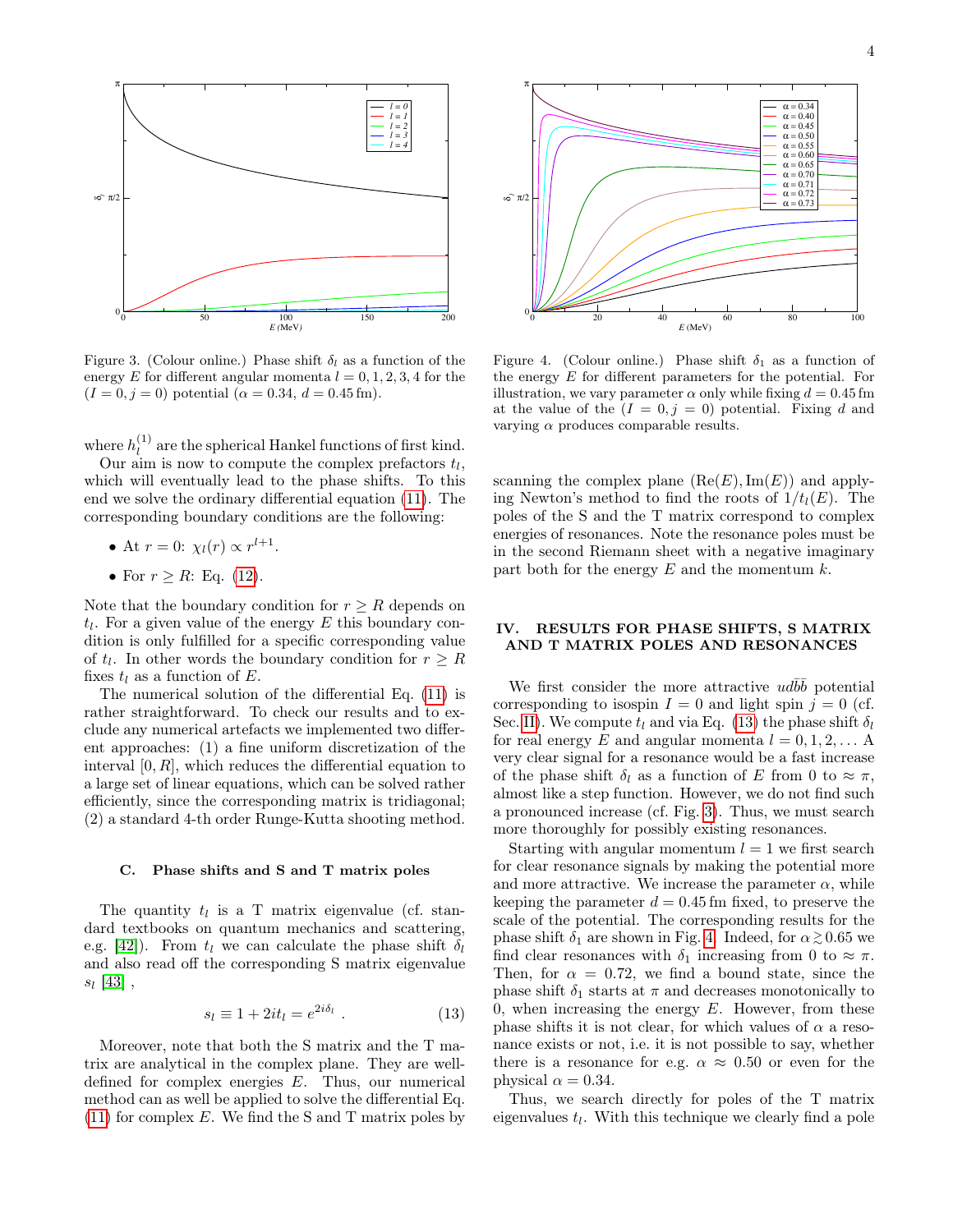

<span id="page-4-1"></span>Figure 5. (Colour online.) T matrix eigenvalue  $t_1$  as a function of the complex energy E for the  $(I = 0, j = 0)$  potential  $(\alpha = 0.34, d = 0.45$  fm). Along the vertical axis we show the norm  $|t_1|$ , while the phase  $\arg(t_l)$  corresponds to different colours.

for angular momentum  $l = 1$  and physical values of the parameters,  $\alpha = 0.34$  and  $d = 0.45$  fm. We show this pole in Fig. [5](#page-4-1) by plotting  $t_1$  as a function of the complex energy E. The pole is clearly visible as a sharp peak.

To understand the dependence of the resonance pole on the shape of the potential, we again scan different values of the parameter  $\alpha$  and determine each time the pole of the eigenvalue  $t_1$  of the T matrix. We show the trajectory of the pole corresponding to a variation of  $\alpha$ in the complex plane  $(Re(E), Im(E))$  in Fig. [6.](#page-5-14) Indeed, starting with  $\alpha = 0.21$  we find a pole. This confirms our prediction of a resonance for angular momentum  $l = 1$ and physical values of the parameters,  $\alpha = 0.34$  and  $d =$ 0.45 fm.

Finally we perform a detailed statistical and systematic error analysis of the pole of  $t_1$  and the corresponding values  $(Re(E), Im(E))$ . We use the same analysis method as for our previous study of the bound state for  $l = 0$ , cf. [\[24\]](#page-5-13). To parameterize the lattice QCD data for the potentials,  $V<sup>lat</sup>(r)$ , discussed in Section [II,](#page-0-5) we perform uncorrelated  $\chi^2$  minimizing fits with the ansatz [\(3\)](#page-1-2). To this end we minimize the expression

<span id="page-4-2"></span>
$$
\chi^2 = \sum_{r = r_{\min}, \dots, r_{\max}} \left( \frac{V(r) - V^{\text{lat}}(r)}{\Delta V^{\text{lat}}(r)} \right)^2 \tag{14}
$$

with respect to the parameters  $\alpha$ , d and  $V_0$  ( $\Delta V^{\text{lat}}(r)$ denote the corresponding statistical errors). To quantify systematic errors, we perform a large number of fits, where we vary the following parameters:

• The range of temporal separations  $t_{\min} \leq t \leq t_{\max}$ of the correlation function [\(2\)](#page-1-3), where  $V^{\text{lat}}(r)$  is read off, according to

- $t_{\text{max}} t_{\text{min}} \geq a,$  $-4a \leq t_{\min}, t_{\max} \leq 9a$
- $(a \approx 0.079 \,\mathrm{fm}$  is the lattice spacing).
- The range of spatial  $b\bar{b}$  separations  $r_{\min} \leq r \leq r_{\max}$ considered in the  $\chi^2$  minimizing fits to determine the parameters  $\alpha$ , d and  $V_0$  according to

$$
- r_{\min} \in \{2a, 3a\},
$$
  

$$
- r_{\max} \in \{8a, 9a, 10a\}.
$$

We obtain a large number of different, but similar potential parameterizations  $V(r)$  characterized by sets of values for  $\alpha$ , d and  $V_0$ . For each potential parameterization we determine the position of the pole of  $t_1$ , i.e.  $(Re(E), Im(E))$  as discussed above and shown as a cloud of blue points in Fig. [6.](#page-5-14) For both  $\text{Re}(E)$  and  $\text{Im}(E)$  we construct a distribution by considering all corresponding results weighted by  $\exp(-\chi^2/\text{dof})$  with  $\chi^2$  from Eq. [\(14\)](#page-4-2). The central values of  $\text{Re}(E)$  and  $\text{Im}(E)$  are then defined as the medians of the corresponding distributions and the lower/upper systematic uncertainties are given by the differences of the 16th/84th percentiles to the medians. To also include statistical errors, we compute the jackknife errors of the medians of  $\text{Re}(E)$  and  $\text{Im}(E)$  and add them in quadrature to the corresponding systematic uncertainties. With our combined statistical and systematic error analysis we find a resonance energy  $\text{Re}(E) = 17^{+4}_{-4}\,\text{MeV}$ and a decay width  $\Gamma = -2\text{Im}(E) = 112^{+90}_{-103}$  MeV. Using the Pauli principle and considering the symmetry of the quarks with respect to colour, flavour, spin and their spatial wave function one can determine the quantum numbers of the resonance, which are  $I(J^P) = 0(1^-)$ . The resonance will decay into two  $B$  mesons and, hence, its mass is  $m = 2M + \text{Re}(E) = 10576_{-4}^{+4} \text{ MeV}.$ 

Note that there is also an uncertainty associated with the lattice spacing,  $a = 0.079(3)$  fm (cf. Ref. [\[39\]](#page-6-8) for details), which has not been taken into account so far. We have investigated the impact of this uncertainty on our final results for the resonance energy  $\text{Re}(E)$  and the decay width Γ. We have found that both quantities exhibit only a mild dependence on the lattice spacing a and the propagation of the uncertainty of a has a negligible effect on the results for  $\text{Re}(E)$  and  $\Gamma$  quoted above within the current combined systematic and statistical errors.

In what concerns angular momenta  $l \neq 1$ , we find no clear signal for a resonance pole (except for the bound state pole for  $l = 0$ ). We also find no poles for any l in the less attractive case of  $(I = 1, j = 1)$ .

## <span id="page-4-0"></span>V. CONCLUSIONS AND OUTLOOK

As a case study for the investigation of resonances above the BB meson pair threshold, we have explored the  $ud\overline{b}\overline{b}$  four-quark system. We have utilized lattice QCD potentials computed for two static antiquarks in the presence of two light quarks, the Born-Oppenheimer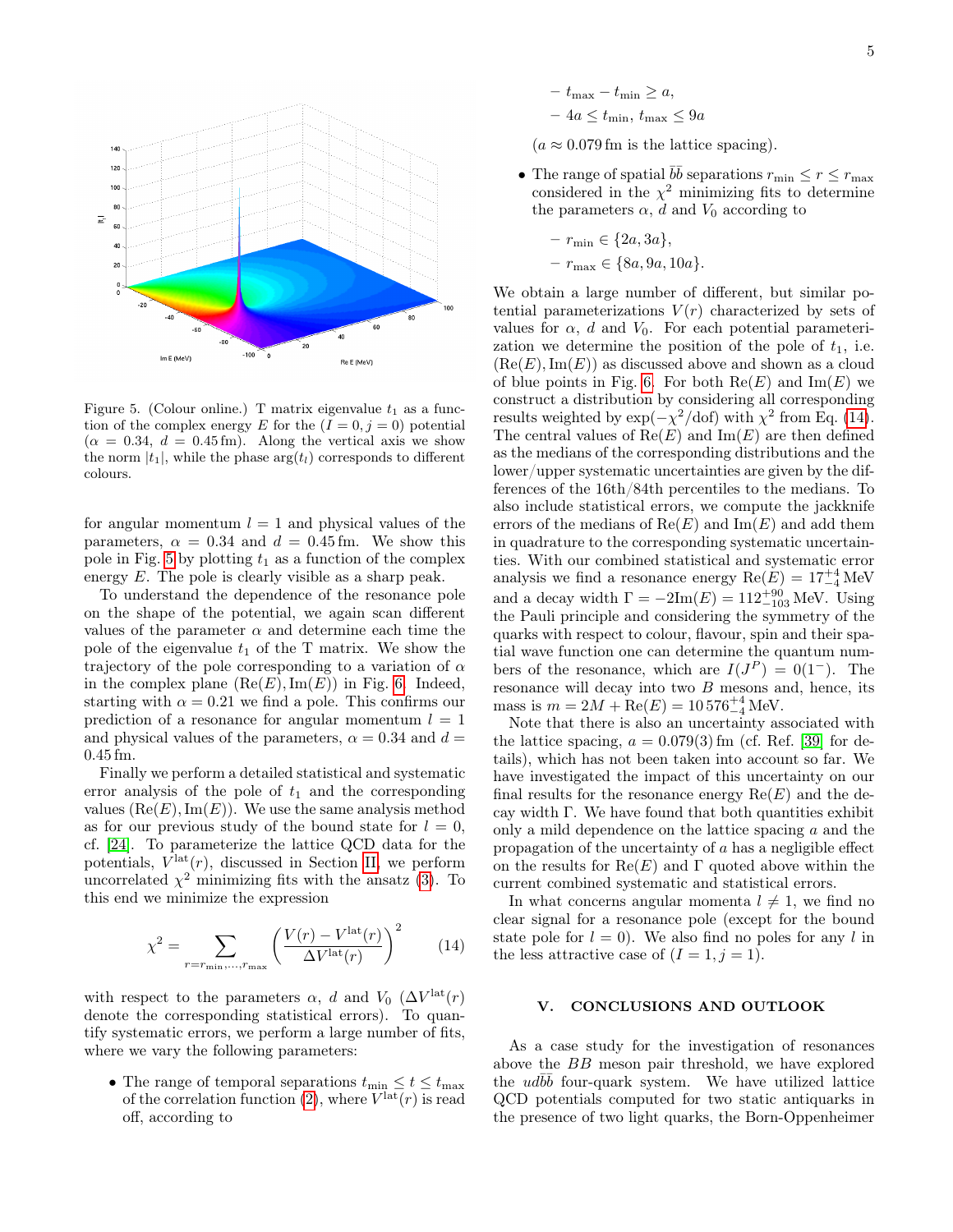

<span id="page-5-14"></span>Figure 6. (Colour online) Locations for the pole of the eigenvalue  $t_1$  of the T matrix in the complex plane  $(Re(E), Im(E)).$ We illustrate with a cloud of diamond points the computation of the systematic error of the  $\alpha$  and d parameters of the  $(I = 0, j = 0)$  potential, utilizing the technique of Ref. [\[24\]](#page-5-13). We also depict (solid line) the trajectory of the pole corresponding to a variation of the potential parameters, varying  $\alpha$  for  $d = 0.45$  fm.

approximation and the emergent wave method for the BB system. First we have computed scattering phase shifts. Then we have performed the analytic continuation of the S matrix and the T matrix to the second

- <span id="page-5-0"></span>[1] R. L. Jaffe, Phys. Rev. D15[, 267 \(1977\).](http://dx.doi.org/10.1103/PhysRevD.15.267)
- <span id="page-5-1"></span>[2] P. Bicudo and M. Cardoso, [Phys. Rev.](http://dx.doi.org/10.1103/PhysRevD.94.094032) D94, 094032 [\(2016\),](http://dx.doi.org/10.1103/PhysRevD.94.094032) [arXiv:1509.04943 \[hep-ph\].](http://arxiv.org/abs/1509.04943)
- <span id="page-5-2"></span>[3] J.-J. Wu, T. S. H. Lee, A. W. Thomas, and R. D. Young, Phys. Rev. C90[, 055206 \(2014\),](http://dx.doi.org/10.1103/PhysRevC.90.055206) [arXiv:1402.4868 \[hep](http://arxiv.org/abs/1402.4868)[lat\].](http://arxiv.org/abs/1402.4868)
- <span id="page-5-3"></span>[4] C. Morningstar, J. Bulava, B. Fahy, J. Fallica, A. Hanlon, B. Hörz, K. Juge, and C. H. Wong, Proceedings, International Meeting Excited QCD 2016: Costa da Caparica, Portugal, March 6-12, 2016, [Acta Phys. Polon. Supp.](http://dx.doi.org/10.5506/APhysPolBSupp.9.421) 9, [421 \(2016\).](http://dx.doi.org/10.5506/APhysPolBSupp.9.421)
- <span id="page-5-4"></span>[5] J. P. Ader, J. M. Richard, and P. Taxil, [Phys. Rev.](http://dx.doi.org/10.1103/PhysRevD.25.2370) D25, [2370 \(1982\).](http://dx.doi.org/10.1103/PhysRevD.25.2370)
- [6] J. l. Ballot and J. M. Richard, [Phys. Lett.](http://dx.doi.org/10.1016/0370-2693(83)90991-7) B123, 449 [\(1983\).](http://dx.doi.org/10.1016/0370-2693(83)90991-7)
- [7] L. Heller and J. A. Tjon, Phys. Rev. D35[, 969 \(1987\).](http://dx.doi.org/10.1103/PhysRevD.35.969)
- [8] J. Carlson, L. Heller, and J. A. Tjon, [Phys. Rev.](http://dx.doi.org/10.1103/PhysRevD.37.744) D37, [744 \(1988\).](http://dx.doi.org/10.1103/PhysRevD.37.744)
- [9] H. J. Lipkin, Phys. Lett. B172[, 242 \(1986\).](http://dx.doi.org/10.1016/0370-2693(86)90843-9)
- [10] D. M. Brink and F. Stancu, Phys. Rev. D57[, 6778 \(1998\).](http://dx.doi.org/10.1103/PhysRevD.57.6778)
- [11] B. A. Gelman and S. Nussinov, [Phys. Lett.](http://dx.doi.org/10.1016/S0370-2693(02)03069-1) B551, 296 [\(2003\),](http://dx.doi.org/10.1016/S0370-2693(02)03069-1) [arXiv:hep-ph/0209095 \[hep-ph\].](http://arxiv.org/abs/hep-ph/0209095)
- [12] J. Vijande, F. Fernandez, A. Valcarce, and B. Silvestre-Brac, [Eur. Phys. J.](http://dx.doi.org/10.1140/epja/i2003-10128-9) A19, 383 (2004), [arXiv:hep](http://arxiv.org/abs/hep-ph/0310007)[ph/0310007 \[hep-ph\].](http://arxiv.org/abs/hep-ph/0310007)
- [13] D. Janc and M. Rosina, [Few Body Syst.](http://dx.doi.org/10.1007/s00601-004-0068-9) **35**, 175 (2004), [arXiv:hep-ph/0405208 \[hep-ph\].](http://arxiv.org/abs/hep-ph/0405208)

From these results we have predicted a new resonance, with quantum numbers  $I(J^P) = 0(1^-)$ . Performing a careful statistical and systematic error analysis has led to a resonance mass  $m = 10576^{+4}_{-4}$  MeV and a decay width  $\Gamma = 112^{+90}_{-103}$  MeV.

#### ACKNOWLEDGMENTS

We acknowledge useful conversations with K. Cichy.

P.B. acknowledges the support of CFTP (grant FCT UID/FIS/00777/2013) and is thankful for hospitality at the Institute of Theoretical Physics of Johann Wolfgang Goethe-University Frankfurt am Main. M.C. acknowledges the support of CFTP and the FCT contract SFRH/BPD/73140/2010. M.W. acknowledges support by the Emmy Noether Programme of the DFG (German Research Foundation), grant WA 3000/1-1.

This work was supported in part by the Helmholtz International Center for FAIR within the framework of the LOEWE program launched by the State of Hesse.

Calculations on the LOEWE-CSC and on the on the FUCHS-CSC high-performance computer of the Frankfurt University were conducted for this research. We would like to thank HPC-Hessen, funded by the State Ministry of Higher Education, Research and the Arts, for programming advice.

- [14] T. D. Cohen and P. M. Hohler, [Phys. Rev.](http://dx.doi.org/10.1103/PhysRevD.74.094003) D74, 094003 [\(2006\),](http://dx.doi.org/10.1103/PhysRevD.74.094003) [arXiv:hep-ph/0606084 \[hep-ph\].](http://arxiv.org/abs/hep-ph/0606084)
- <span id="page-5-5"></span>[15] J. Vijande, A. Valcarce, and J. M. Richard, [Phys. Rev.](http://dx.doi.org/10.1103/PhysRevD.76.114013) D76[, 114013 \(2007\),](http://dx.doi.org/10.1103/PhysRevD.76.114013) [arXiv:0707.3996 \[hep-ph\].](http://arxiv.org/abs/0707.3996)
- <span id="page-5-6"></span>[16] W. Detmold, K. Orginos, and M. J. Savage, [Phys. Rev.](http://dx.doi.org/10.1103/PhysRevD.76.114503) D76[, 114503 \(2007\),](http://dx.doi.org/10.1103/PhysRevD.76.114503) [arXiv:hep-lat/0703009 \[hep-lat\].](http://arxiv.org/abs/hep-lat/0703009)
- [17] M. Wagner (ETM), PoS LATTICE2010, 162 (2010), [arXiv:1008.1538 \[hep-lat\].](http://arxiv.org/abs/1008.1538)
- [18] G. Bali and M. Hetzenegger (QCDSF), PoS LAT-TICE2010, 142 (2010), [arXiv:1011.0571 \[hep-lat\].](http://arxiv.org/abs/1011.0571)
- [19] M. Wagner (ETM), [Acta Phys. Polon. Supp.](http://dx.doi.org/ 10.5506/APhysPolBSupp.4.747) 4, 747 [\(2011\),](http://dx.doi.org/ 10.5506/APhysPolBSupp.4.747) [arXiv:1103.5147 \[hep-lat\].](http://arxiv.org/abs/1103.5147)
- <span id="page-5-9"></span>[20] Z. S. Brown and K. Orginos, [Phys. Rev.](http://dx.doi.org/10.1103/PhysRevD.86.114506) D86, 114506 [\(2012\),](http://dx.doi.org/10.1103/PhysRevD.86.114506) [arXiv:1210.1953 \[hep-lat\].](http://arxiv.org/abs/1210.1953)
- <span id="page-5-7"></span>[21] P. Bicudo, K. Cichy, A. Peters, and M. Wagner, [Phys.](http://dx.doi.org/ 10.1103/PhysRevD.93.034501) Rev. D93[, 034501 \(2016\),](http://dx.doi.org/ 10.1103/PhysRevD.93.034501) [arXiv:1510.03441 \[hep-lat\].](http://arxiv.org/abs/1510.03441)
- <span id="page-5-8"></span>[22] M. Born and R. Oppenheimer, Annalen der Physik 389, 457 (1927).
- <span id="page-5-10"></span>[23] P. Bicudo and M. Wagner, [Phys. Rev.](http://dx.doi.org/10.1103/PhysRevD.87.114511) D87, 114511 [\(2013\),](http://dx.doi.org/10.1103/PhysRevD.87.114511) [arXiv:1209.6274 \[hep-ph\].](http://arxiv.org/abs/1209.6274)
- <span id="page-5-13"></span>[24] P. Bicudo, K. Cichy, A. Peters, B. Wagenbach, and M. Wagner, Phys. Rev. D92[, 014507 \(2015\),](http://dx.doi.org/ 10.1103/PhysRevD.92.014507) [arXiv:1505.00613 \[hep-lat\].](http://arxiv.org/abs/1505.00613)
- <span id="page-5-11"></span>[25] P. Bicudo, J. Scheunert, and M. Wagner, [Phys. Rev.](http://dx.doi.org/10.1103/PhysRevD.95.034502) D95[, 034502 \(2017\),](http://dx.doi.org/10.1103/PhysRevD.95.034502) [arXiv:1612.02758 \[hep-lat\].](http://arxiv.org/abs/1612.02758)
- <span id="page-5-12"></span>[26] A. Francis, R. J. Hudspith, R. Lewis, and K. Maltman, (2016), [arXiv:1607.05214 \[hep-lat\].](http://arxiv.org/abs/1607.05214)